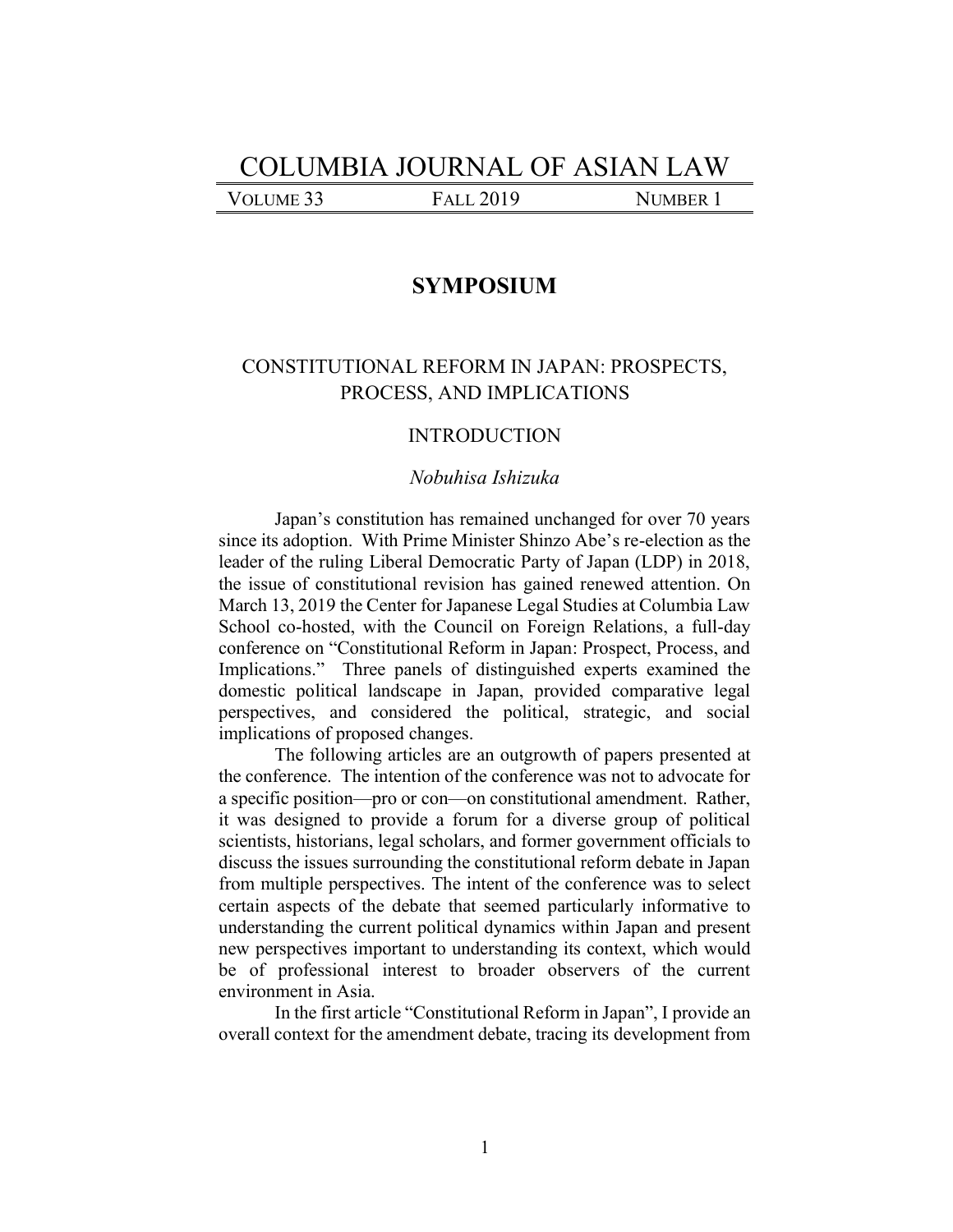the promulgation of the Japanese constitution during the Allied Occupation through its evolution during the Cold War and post-Cold War periods. I describe how, through a combination of legislative action, bureaucratic interpretation and judicial deference, the plain text of the document has been adapted to social, political and strategic requirements, and the resulting interpretative tensions arising from such process.

Carol Gluck follows with "Japan's Constitution across Time and Space," providing a historian's perspective on the Japanese constitution, placing its origins in the context of late 19th century and post-World War II constitutional movements in the West. She describes the widespread popular acceptance of the document in Japan and its gradual adaptation to changing social and political circumstances through a process of informal incremental change, such that by the time popular consensus for change emerges it already will have been achieved in fact, without need for the disruptive effects of contentious political debates.

In the third article "Rhetoric and Realism: Debating the Early Contours of Japan's Military Power," Sheila Smith explores the history and background of ongoing legislative debates in the Japanese Diet on constitutional interpretation, in particular the disarmament clause of Article 9 – the "Peace Clause." She illustrates how the debates shaped, within the bounds of the seemingly plain language of the provision, Japan's political responses to an increasingly and continuously changing international security environment.

Finally, Hideshi Tokuchi builds on the descriptions of the foregoing processes of constitutional interpretation and adaptation with an analysis of their practical effects on Japan's policymaking, strategic and security choices, including the implications of constitutional amendment on the U.S.-Japan alliance and its potential impact on civilmilitary relations in Japan. In "Implications of Revision of Article 9 of the Constitution of Japan on the Defense Policy of Japan," he sets forth an argument for the necessity and advisability of textual and interpretative clarity from the perspective of a former senior policy official with direct experience with the operational constraints imposed by the ongoing constitutional debates.

Other topics discussed in depth during the conference included:

 $\bullet$ The prospects for passing constitutional amendments in light of requirements imposed by the legislative and popular referendum process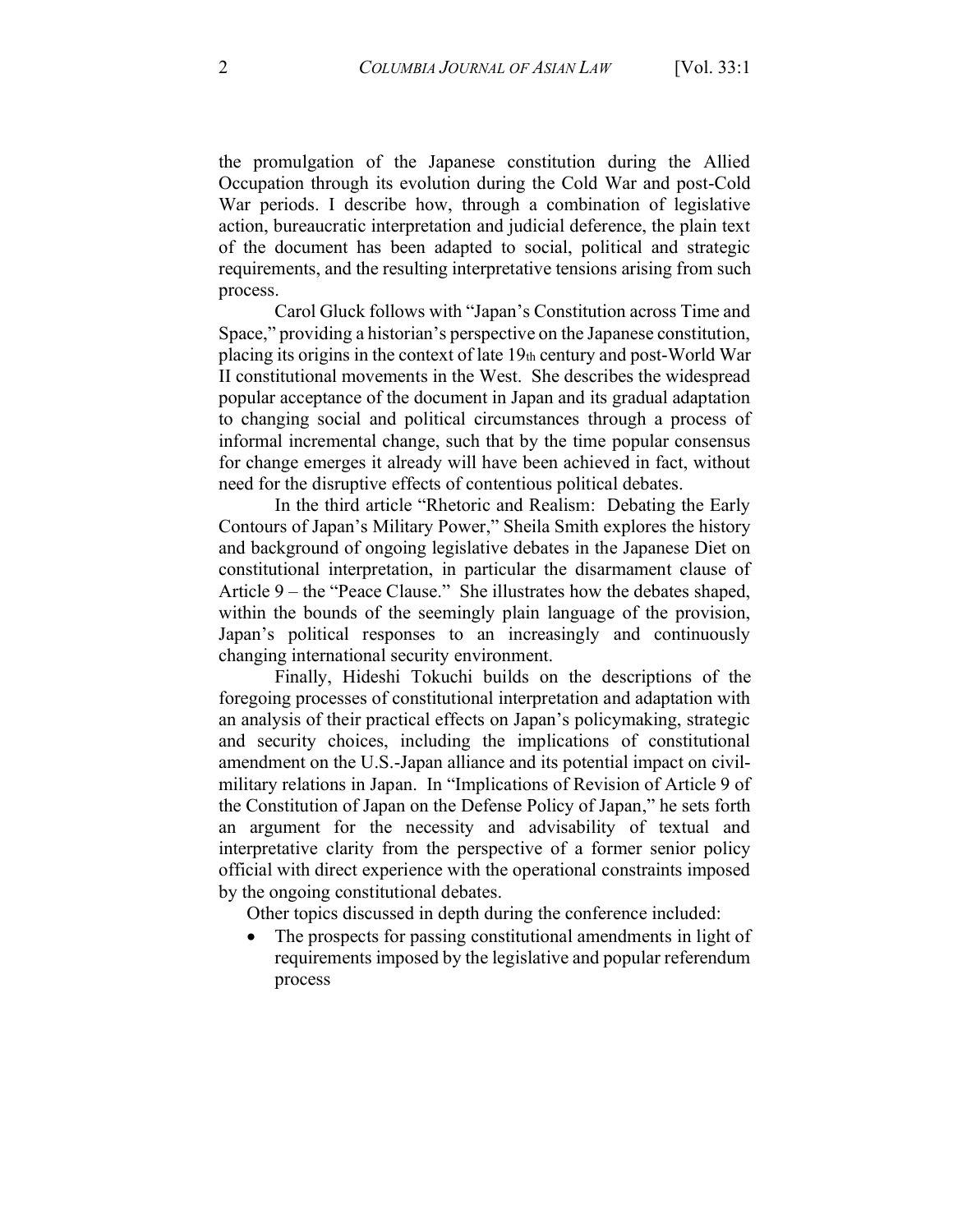- The importance of constitutional reform to Japanese voters and the effect of LDP- and opposition-supported proposals on such views
- The determinants of amendment preferences among the Japanese people
- The role of religious movements, political lobbies—and the effect of their convergence—on the revision debate

Audio links to the full panel discussions and keynote speech are available on the website of the Columbia Law School's Center for Japanese Legal Studies at:

https://jls.law.columbia.edu/content/constitutional-reform-japanconference

Participants of the conference were:

#### **Rosalind Dixon**

*Professor of Law University of New South Wales, Faculty of Law*

#### **Carol Gluck**

*George Sansom Professor of History Columbia University*

#### **Menaka Guruswamy**

*BR Ambedkar Research Scholar and Lecturer Columbia Law School*

#### **Helen Hardacre**

*Reischauer Institute Professor of Japanese Religions and Society Department of East Asian Languages and Civilizations Harvard University*

#### **Takako Hikotani**

*Gerald L. Curtis Associate Professor of Modern Japanese Politics and Foreign Policy Columbia University*

#### **Nobuhisa Ishizuka**

*Lecturer in Law and Executive Director, Center for Japanese Legal Studies*